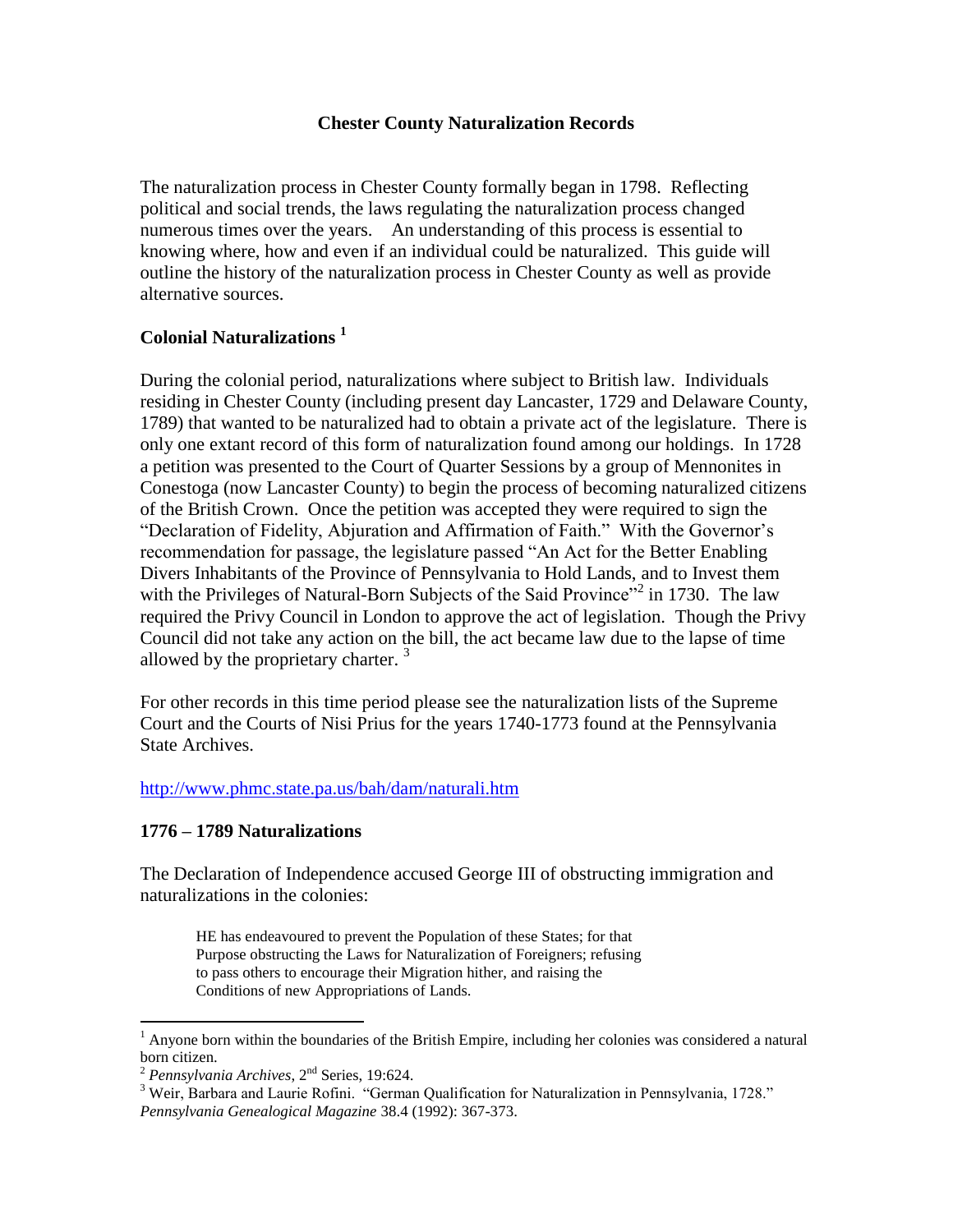Since the Revolution broke legal ties with Britain, the new states adopted their own state constitutions enabling them to regulate the naturalization process with in their borders. Pennsylvania adopted their first constitution on September 28, 1776 and addressed naturalization in Section 42:

Every foreigner of good character who comes to settle in this state, having first taken an oath or affirmation of allegiance to the same, may purchase, or by other just means acquire, hold, and transfer land or other real estate; and after one year's residence, shall be deemed a free denizen thereof, and entitled to all the rights of a natural born subject of this state, except that he shall not be capable of being elected a representative until after two years residence.

During the Revolution, the taking of the Oath of Allegiance as a primary concern was further reinforced by the passage in 1778 of "A Further Supplement To The Act, Entitled 'An Act For Further Security of the Government.'" The following is found under section VI:

And all strangers from beyond the seas, if otherwise qualified, pursuant to the constitution of this state, shall be entitled to the privileges of freemen upon their respectively taking the oath or affirmation prescribed by the said act of assembly" <sup>4</sup>

Oath of Allegiances for this time period may be found in a variety of published sources and searchable website databases. For more information please consult the following:

Westcott, Thompson. *Names Of Persons Who Took The Oath Of Allegiance To The State Of Pennsylvania Between The Years 1777 And 1789 : With A History Of The "Test Laws" Of Pennsylvania*. Baltimore, MD : Genealogical Pub. Co., 1965 (reprint).

Ancestory.com <http://www.ancestry.com/search/db.aspx?dbid=3234>

### **1790 – 1906 Naturalizations**

The first Federal law passed after the ratification of the United States Constitution regulating the naturalization process was signed in  $1790<sup>5</sup>$ . The original law established the documentary procedure that had to be followed in order to become a citizen.

The new law allowed individuals to go before <u>any</u> court of record in <u>any</u> county, state or federal jurisdiction. Therefore an individual residing in Chester County did not have to apply for citizenship in Chester County. They could apply in Federal District or Circuit

<sup>&</sup>lt;sup>4</sup>1776-1779, The Statutes at Large of Pennsylvania. DCCCXXII, Section VI.

<sup>5</sup> 1 Stat. 103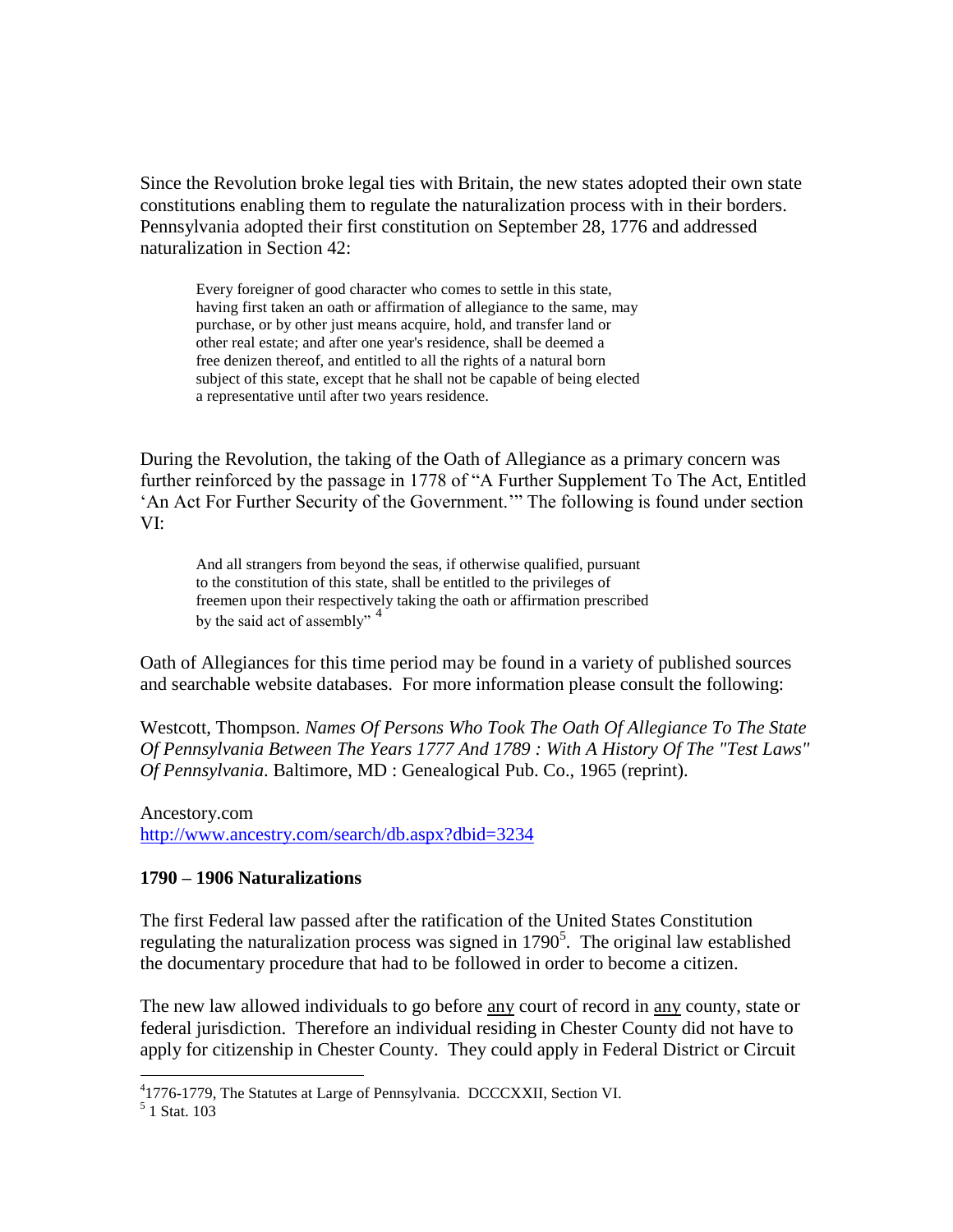Courts (National Archives) or before the State Supreme Court (Pennsylvania State Archives). Therefore, if an individual was not naturalized in a county court it is worthwhile to check these alternate sources. The law also allowed any court within the county to confer citizenship. However, there is no evidence that any court other than the Court of Common Pleas granted naturalizations in Chester County.

An individual interested in obtaining citizenship would initially appear before the court to declare their intention to become a citizen. The record generated by this step is called the *Declaration of Intention* or *First Papers*. At their most basic, the documents only indicate the name of the individual, the date of the declaration and the country of origin. Occasionally you may find the age of the petitioner and in some rare instances the name and ages of all minor children of the petitioner.

Once the declaration was made a period of time had to pass (waiting time requirements changed several times between 1790-1906) before they could appear before the court again to petition the court for citizenship. The *Petition of Naturalization* or *Final Papers* rarely contain any more information than the declaration. Once the court accepted the petition, the individual was considered a naturalized citizen.

At the end of this guide you will find a time line. The time line will provide information on specific regulations, waiting periods and quotas that were passed into law. The original laws provided for a relatively easy path to naturalization. In the late  $18<sup>th</sup>$  century, immigration was seen as a necessary step to expand the population of a vast country still in its infancy. However, with the changing political, social and economic landscape the laws regarding naturalization changed as well.

In  $1798^6$  Congress passed the Alien and Sedition Acts. Spurred on by a wave of xenophobia, these laws raised the residency requirement to 14 years and prohibited the naturalizations of aliens whose country was at war with the United States. The law remained in effect until 1802. This new last, passed on April 14,  $1802<sup>7</sup>$  restored the residency rule to 5 years (1 in the state of residence).

During most of the  $19<sup>th</sup>$  century, the process of naturalization remained unchanged. Only a few minor details were altered. In  $1824<sup>8</sup>$  an act was passed to allow an alien who immigrated to this country under the age of 18 to petition for naturalization without having to make a declaration provided that they had been a resident of the United States for 5 years. In  $1855^9$  alien women were granted naturalization rights if they married U.S. citizens and in  $1870^{10}$  naturalizations, which were always limited to "free white persons" were opened to "persons of African nativity and African descent."

#### **1906 – Present Naturalizations**

 6 1 Stat. 566

 $<sup>7</sup>$  2 Stat. 153</sup>

<sup>8</sup> 4 Stat. 69

<sup>&</sup>lt;sup>9</sup> 10 Stat. 604

 $10$  16 Stat. 256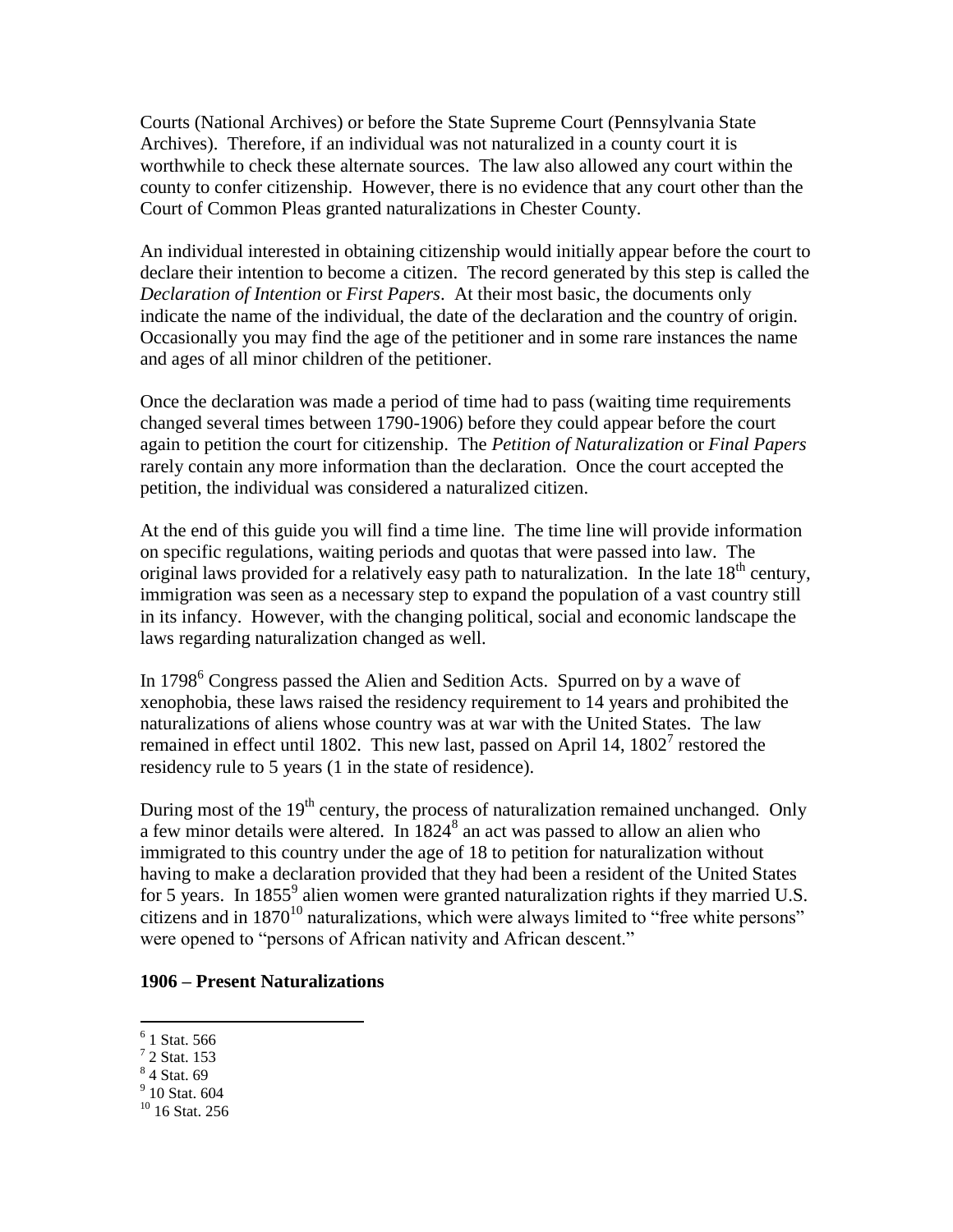Prompted by the lack of uniformity, a Presidential commission was established in 1905 to investigate naturalization procedures on the federal and state level. The commission discovered widespread fraud and discrepancies in recording practices. Upon the commission's recommendations a new law was passed on June 29,  $1906<sup>11</sup>$ . This law established the Bureau of Immigration and Naturalization to regulate all naturalization procedures at all levels of government. At its inception the Bureau focused on standardizing forms and fees. To improve the identification process and to prevent fraudulent claims, the new forms required more identifying information. The process, however, remained virtually unchanged. An alien was still required to make a Declaration and after waiting a period of time to submit a Petition to Naturalize.

The following is a list of information you may find on the new forms:

Full name of applicant Current residence **Occupation** Place of birth Date of birth or age **Nationality** Country of emigration Date of emigration Last foreign residence Port of entry Date of entry Name of ship Marital status Personal description Length of residency in the U.S. Name, age, and place of birth of spouse and children Photograph

# **Naturalization of Women**

It should be noted that during the  $18<sup>th</sup>$  and  $19<sup>th</sup>$  century, aliens could live, work and raise a family in this country without being naturalized. The only major benefit to be gained by becoming a naturalized citizen was the ability to vote. Since women did not obtain the right to vote in this country until the  $20<sup>th</sup>$  century, women had little reason to naturalize. There are rare exceptions and in cases where the wife of a deceased alien who died prior to completing the process could complete the naturalization process in her husband's stead. However, very few  $19<sup>th</sup>$  century naturalizations for women exist.

Women were not specifically mentioned in the 1790, 1795, and 1802 laws. These laws opened naturalizations to "free white persons" and therefore did not specifically exclude women. However, as stated, there were very few reasons for women to naturalize. It was

 $11$  32 Stat. 596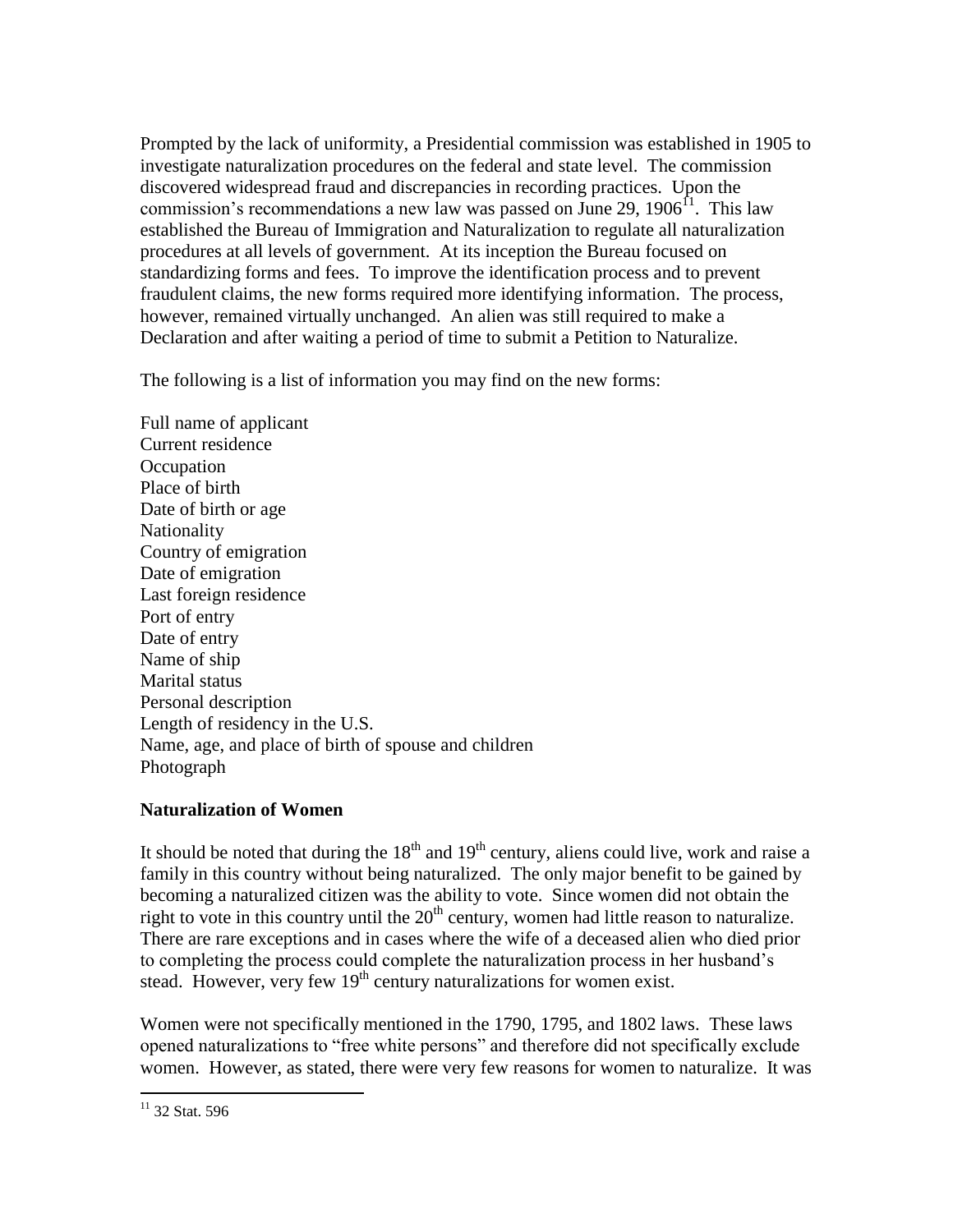not until  $1855^{12}$  that women were granted full citizenship with the naturalization of their husbands. Even with the passage of this law, women were not mentioned on their husband's naturalization record.

As part of the procedural changes brought about by the 1906 law, the new form required the applicant to list their spouse. Therefore, when the naturalization process was complete the wife automatically became naturalized and was identified on the original record.

On September 22,  $1922^{13}$  the status of women was significantly altered in the naturalization laws. Women were no longer allowed to become naturalized citizens through their husbands. They would have to petition separately from their husbands, but would not be required to submit a declaration. A woman would also loose her citizenship if she married an alien that was not eligible to naturalize. If was not until  $1936<sup>14</sup>$  that this law was repealed and allowed women to retain their citizenship if they married a foreigner.

For more information:

http://www.archives.gov/publications/prologue/summer\_1998\_women\_and\_naturalizatio n\_1.html

## **Naturalization of Military Veterans**

Since 1862 aliens who served during the war in the U.S. military and were honorably discharged were given special consideration. In  $1862^{15}$  in an attempt to encourage aliens then residing in the United States to join the Army, Congress passed a law that allowed those who served and were honorably discharged to bypass the declaration and submit a petition to naturalize only after residing in the United State for 1 year. In 1894<sup>16</sup> that law was extended to veterans of the Navy and Marine Corps. An act passed May 9, 1918<sup>17</sup> allowed those serving in World War I to file a petition to naturalize without submitting a declaration or proving 5 years residency.

### **List of Our Naturalization Holdings**

*Declaration of Intentions 1798 – 1989*

Sworn statement of alien declaring his intent to become a naturalized citizen. Fully indexed from 1798-1935.

- <sup>15</sup> 12 Stat. 597
- <sup>16</sup> 28 Stat. 124

 $12$  10 Stat. 604

<sup>13</sup> 42 Stat. 1021

<sup>&</sup>lt;sup>14</sup> 49 Stat. 1917

<sup>&</sup>lt;sup>17</sup> 40 Stat. 542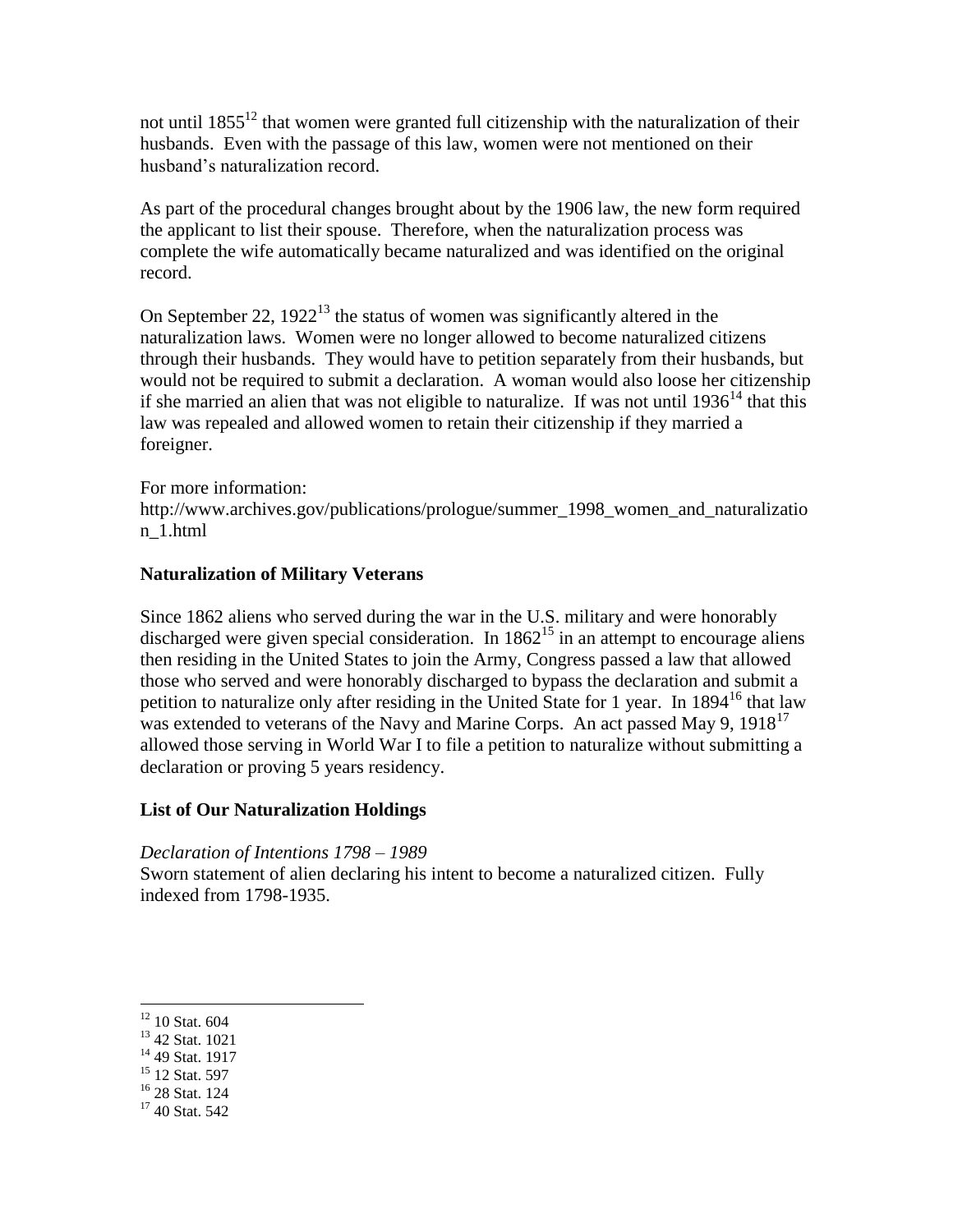### *Petition for Naturalization 1798 - 1989*

Final document in the naturalization process whereby the alien became naturalized. Fully indexed from 1798-1935.

In 2003, the Chester County Archives received a Pennsylvania Historical Museum Commission grant to index naturalization records and to prepare a guide to these records. The index was created in database format using Microsoft Access. This index, covering the years 1906-1935, and the guide, will be made available on our website [http://www.chesco.org/archives/index.html.](http://www.chesco.org/archives/index.html)